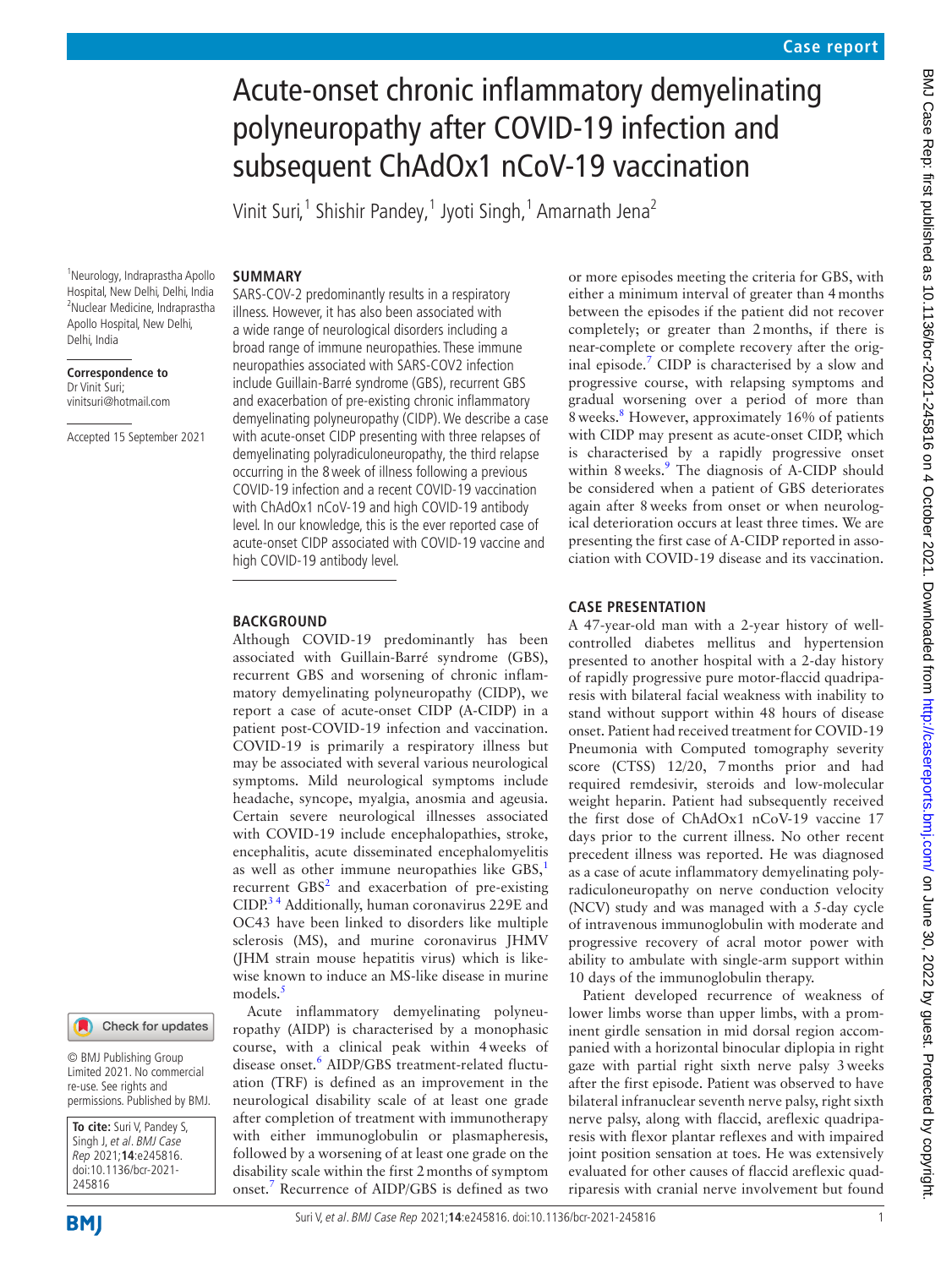## **Case report**

negative, except high level of anti-IgG antibody against COVID-19. Repeat NCV revealed worsening of predominantly demyelinating polyradiculoneuropathy with abnormal facial and blink reflexes and cerebrospinal fluid (CSF) showing albuminocytological dissociation. Patient was again managed with five cycles of intravenous immunoglobulin with a possible diagnosis of TRF.

Patient developed yet again the third episode of neurological worsening after another 4weeks (8th week from onset of illness) with rapid worsening of right more than left leg weakness, worsening of grip strength and worsening of right facial motor status with severe girdle sensation in D4–D10 distribution. Examination revealed bilateral severe seventh nerve palsy (right >left), flaccid areflexic upper and lower limb weakness with importantly absent joint position sensation over toes with preserved exteroceptive sensations. In view of third episode of relapsing demyelinating polyradiculoneuropathy with progression into 8th week, a diagnosis of acute-relapsing CIDP rather than TRFs of GBS was considered and patient was managed with a repeat 5-day course of intravenous immunoglobulin and 1mg/kg/day of oral prednisolone and azathioprine at 100mg/day, resulting in marked improvement of infranuclear seventh nerve palsy and quadriparesis with resolution of the exteroceptive deficit and with no further relapses.

#### **INVESTIGATIONS**

At the time of initial presentation to the hospital, patient had undergone NCV study, which was suggestive of acute inflammatory demyelinating polyradiculoneuropathy with prolonged distal latencies, dispersed Compound Motor Action Potential, reduced conduction velocity and absent F and H waves and maintained Sensory Nerve Action Potential. Urine porphobilinogen was negative. Serum protein electrophoresis revealed polyclonal gammopathy with no M spike. HIV ELISA 1 and 2 were negative. COVID-19 antibody IgG was extremely elevated (>400 AU/mL). Vasculitic profiles including Antinuclear Antibody (Immunofluorescence), Extractable Nuclear Antigen Antibodies (immunoblot), p-ANCA (perinuclear- anti-neutrophile cytoplasmic antibodies), cANCA (Cytoplasmic -Antineutrophile Cytoplasmic Autoantibody) were negative. At the time of first relapse, repeat NCV study revealed worsening of predominantly demyelinating polyradiculoneuropathy with abnormal facial and blink reflexes. CSF examination revealed albumin cytological dissociation with protein of 250mg/dL and sugar of 106mg/dL and 0 cells. CSF electrophoresis was negative for an oligoclonal band. MRI brain and spine were unremarkable except for nonspecific ischaemic demyelination. Antiganglioside antibodies were negative. During the second relapse, repeat CSF revealed cytoalbuminic dissociation with protein of 120mg/dL, sugar of 65mg/dL with 0cells. CSF lyme serology was negative and large volume CSF was negative for malignant cells. Contrast-enhanced MRI brain [\(figure](#page-1-0) 1) revealed discrete and confluent hyperintensities in white matter in T2-FLAIR (T2 weighted- Fluid -attenuated inversion recovery) image (A) with non-enhancing lesion in postcontrast images (C) and non-18-FDG (Flurodeoxyglucose) avid lesion in fused PETMRI (Positron Emission Tomography/Magnetic resonance Imaging) and relative frontal and temporal hypometabolism in FDG metabolic statistical images (B and D). Post contrast [\(figure](#page-2-0) 2) sagittal T1W (A) and axial (D and E) images revealed enhancing thickening of cauda equina nerve roots extending from L1 vertebral level and mild diffuse leptomeningeal enhancement up to the D11/12 level with no appreciable FDG uptake in PET image and in fused PET/MRI sagittal (C) and axial (F and G) images. Serum COVID-19 IgG antibody continued to be significantly elevated (>400 AU/mL).



<span id="page-1-0"></span>**Figure 1** Contrast-enhanced MRI revealed discrete and confluent hyperintensities in white matter in T2-FLAIR image (A) with no enhancing lesion in post-contrast images (C) and no 18-FDG avid lesion in fused PET/MRI (B). FDG metabolic statistical images (D) showing relative hypometabolic areas in blue colour in frontal and temporal lobes.

Sural nerve biopsy revealed no significant inflammatory infiltrate nor any suggestion of vasculitis.

## **DIFFERENTIAL DIAGNOSIS**

At first instance in view of sudden-onset areflexic quadriparisis, a diagnosis of AIDP or GBS was considered on the basis of the clinical profile and NCV study. Subsequently, after the first relapse, a possibility of TRF of GBS was considered and patient was managed accordingly. But after second relapse, diagnosis of acute-relapsing CIDP was evident.

## **TREATMENT**

Each episode of polyradiculoneuropathy responded to intravenous immunoglobulin therapy at a dose of 0.4gm/kg body weight per day for 5days but only to relapse in the next 3–4 weeks. No further relapses occurred after considering the possibility of A-CIDP and introduction of 1mg/kg/day of prednisolone and 100mg/day of azathioprine.

#### **OUTCOME AND FOLLOW-UP**

Patient had progressive and near-complete recovery of the neurological deficit with no further relapses.

## **DISCUSSION**

Prior to COVID-19, GBS had been associated to an inflammatory response in response to multiple infections, including campylobacter jejuni and lyme disease. GBS is a commonly identified neurological complication of COVID-19. Zhao *et al* described the first care of GBS in a patient with SARS-CoV-2 infection[.10](#page-3-8) Almost expectedly, this was followed by multiple reports of GBS occurring either during the acute illness from SARS-CoV-2 infection or within a few weeks of the illness. Most of the cases were reported in the form of case reports or small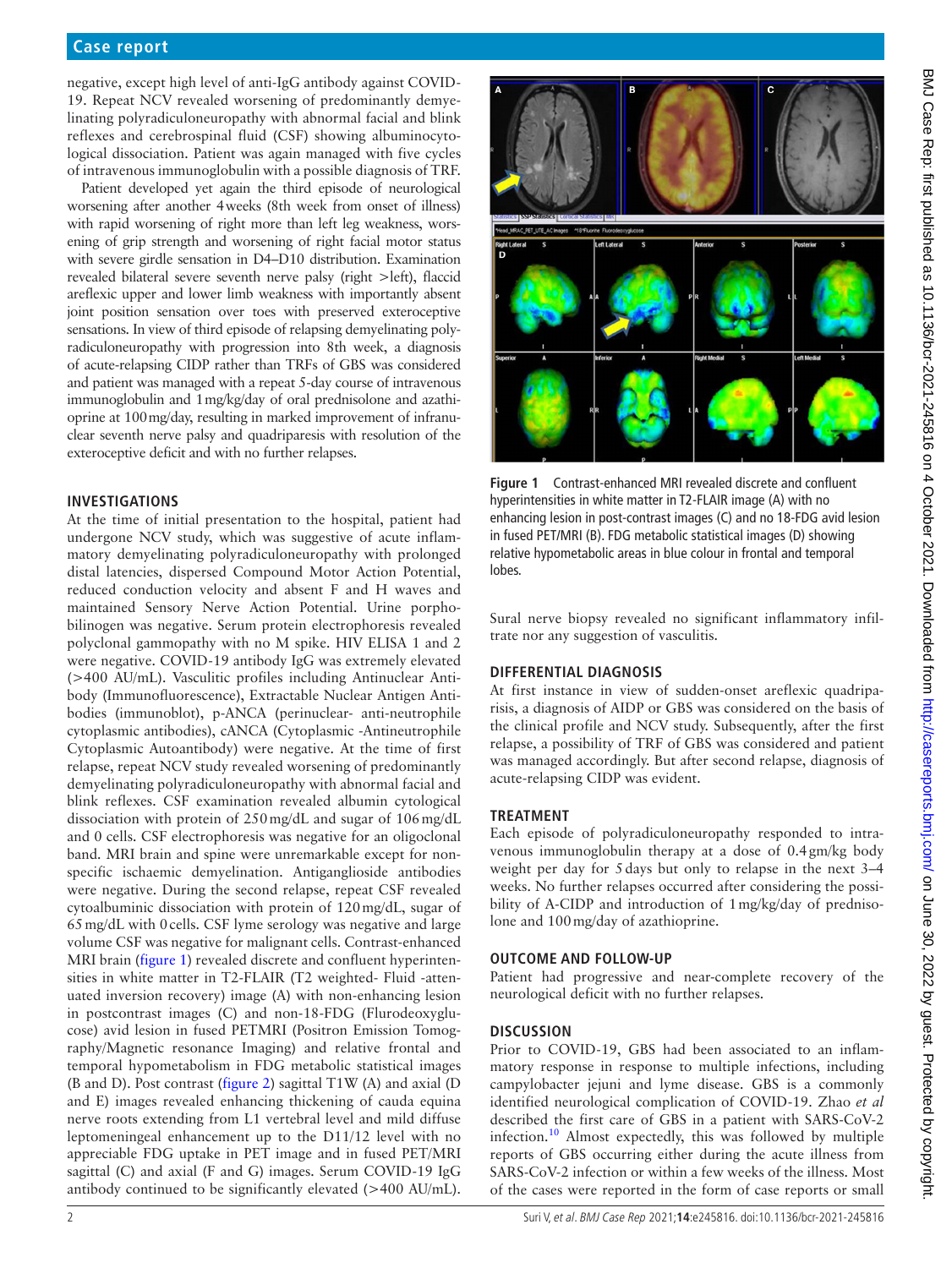



**Figure 2** Post-contrast sagittal T1W (A) and axial (D and E) images showing enhancing thickening of cauda equina nerve roots extending from L1 vertebral level and mild diffuse leptomeningeal enhancement up to the D11/12 level with no appreciable FDG uptake in PET image (B) and infused PET/MRI sagittal (C) and axial (F and G) images.

<span id="page-2-0"></span>case series. A systematic review of all published cases until 20 July 2020 included 73 patients reported in 52 publications. Mean age among the patients was 55 years with a range from 11 to 94 years with male predominance (68.5%). Most patients had respiratory and/or systemic symptoms and developed GBS manifestations following COVID-19. However, some patients were asymptomatic but had tested positive for SARS-CoV2. Although the clinical variants and electrophysiological subtypes resembled those of classic GBS less often seen variants like Miller Fisher syndrome were also reported. CSF albumin cytological dissociation was reported in around 71% cases, and SARS-CoV-2 RNA was absent in the CSF of all tested cases. Approximately, 70% of the patients showed a favourable response to immunoglobulin therapy. Older age was associated with a less favourable outcome. COVID-19-associated GBS seems to share the clinical profile as that of classic postinfectious GBS and possibly shares the same immune-mediated pathogenesis.<sup>1</sup>

A case of recurrent GBS, occurring secondary to COVID-19 infection, has also been described, wherein the patient had two prior flares of GBS, each episode being precipitated by a viral illness followed by complete recovery and a recent event following COVID-19 infection.<sup>[2](#page-3-1)</sup>

CIDP is a relapsing-remitting or progressive inflammatory demyelinating polyneuropathy, which has a varied clinical presentation. CIDP can be a challenging diagnosis for physicians due to the heterogeneity of presentations, ranging from distal

versus proximal onset, symmetric versus asymmetric onset and sensory versus motor variants.

Approximately, 16% of CIDP patients may present acutely simulating GBS and developing in less than 8weeks. This entity is classified as acute-onset CIDP (A-CIDP) with initial presentation overlapping clinical and electrophysiological findings with GBS, but subsequently followed by a chronic course beyond 8weeks. Patients with three or more TRFs are also included in this definition.<sup>11</sup>

Differentiating between A-CIDP from GBS is easy when GBS presents as a monophasic illness but is difficult when GBS is associated with relapses due to recurrences and TRFs following immunotherapy (immunoglobulins or plasma exchange). TRF needs to be differentiated from A-CIDP in order to guide treatment strategies without delay. In one series of 91 patients (AIDP  $n=77$ ; A-CIDP  $n=14$ ), the median ages were 55.5 years in patients with A-CIDP versus 43 years in AIDP ( $p=0.07$ ). Diabetes mellitus was more common in patients with A-CIDP (29% vs  $8\%$ , p=0.04). No difference among the two groups was observed in respect of presence of underlying malignancy, autoimmune disorder or HIV. Cranial nerve, motor and autonomic nervous system involvement rates were equal in either groups. Patients in the A-CIDP group showed a greater tendency of disturbances of propioception  $(83\% \text{ vs } 28\%; \text{ p} < 0.001)$ , sensory ataxia (46% vs 16%;  $p=0.01$ ) and the use of combined immunotherapy with corticosteroids  $(29\% \text{ vs } 3\%; \text{ p}=0.005)$ . There were no significant differences among two groups in term of CSF abnormalities, intensive care unit admission, nor in the mortality rates. During the first 8 weeks, both the illness were practically indistinguishable. It was suggested that alterations in proprioception could be a red flag to suggest A-CIDP.

Our patient had three relapses of demyelinating polyradiculoneuropathy with the third episode occurring in the eighth week of illness, thus suggestive of a diagnosis of A-CIDP. Notably, patient had a history of diabetes and prominent posterior column symptoms as girdle sensations in mid-dorsal region and impaired proprioception in legs, which has been seen more commonly in A-CIDP. No other precedent illness except for recent COVID-19 vaccination within 3 weeks of the onset of illness was reported. Markedly elevated IgG COVID-19 antibody was identified

## **Patient's perspective**

This disease came to me rapidly after COVID-19 vaccination and it paralysed me. I was fortunate to have an early diagnosis and treatment of my illness. Now, I have recovered fully and am thankful to the treating doctor.

# **Learning points**

- ► Acute-onset chronic inflammatory demyelinating polyneuropathy (CIDP) associated with COVID-19 infection and subsequent ChAdOx1 nCoV-19 vaccination is extremely rare and has not been reported before.
- ► The potential association between exacerbations of neuroimmunological illnesses, especially immune-mediated neuropathies and SARS-CoV-2 should be speculated.
- ► Clinician should be aware of the fact that SARS-CoV-2 infection or its vaccination may be a possible trigger factor for clinical worsening in immune-mediated polyneuropathies.
- ► In order to avoid delay in treatment, an awareness about A-CIDP is mandatory to reach an early diagnosis.